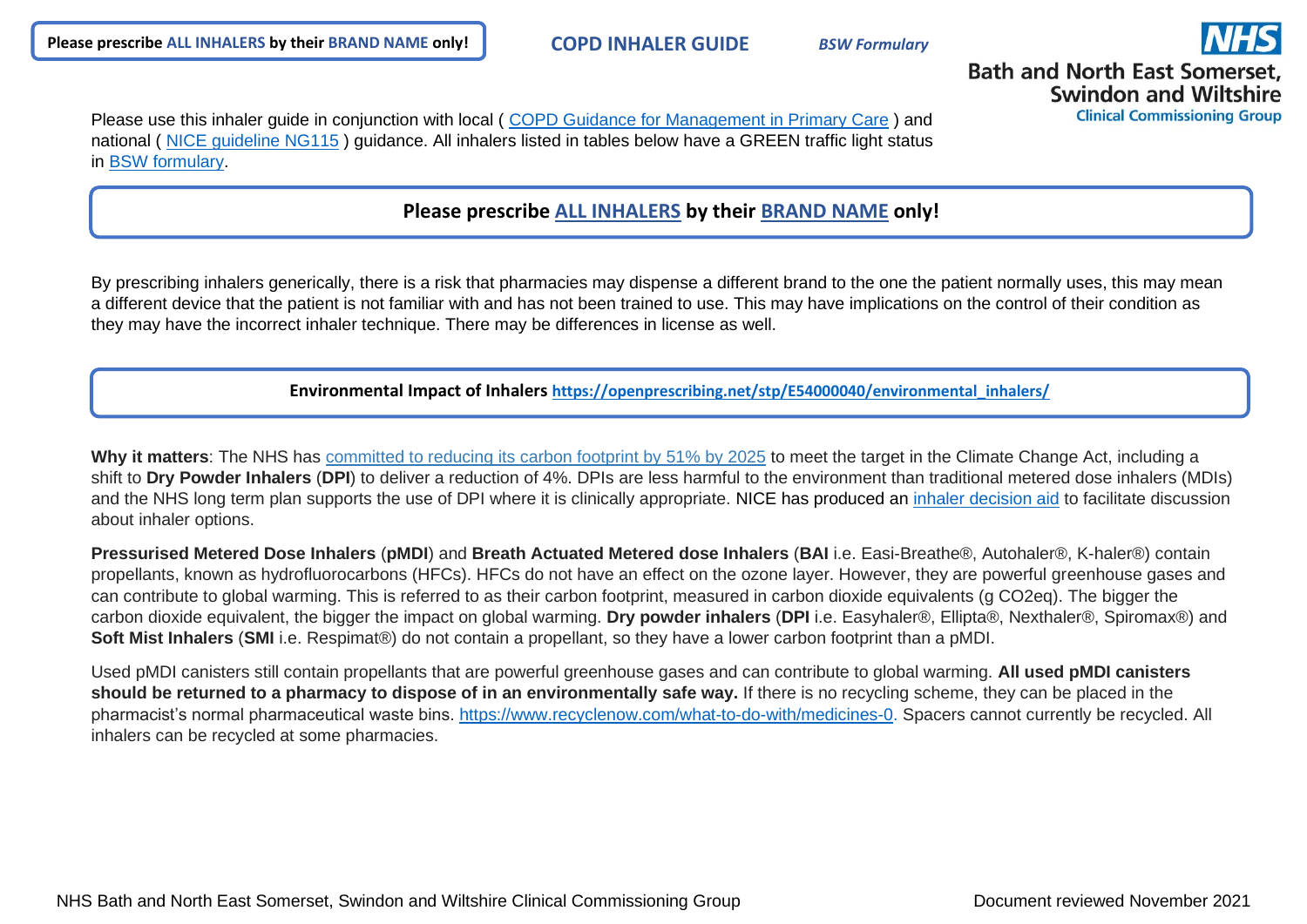

**Long-Acting Muscarinic Agonist / Long Acting β2 Agonist (LAMA/LABA) Combination Treatment Inhaler Options**

## **Bath and North East Somerset. Swindon and Wiltshire**

**Clinical Commissioning Group** 

| <b>Inhaler Brand</b><br><b>Name</b><br><b>Follow link for</b><br><b>SPC</b> | <b>Device</b><br><b>Follow link for</b><br><b>inhaler</b><br>technique<br>demo | Appearance                         | Drug and<br>*Delivered<br>dose                              | <b>Pathway positioning</b>                                                                                                                               | <b>COPD</b><br>dosage                        | <b>Doses</b><br>per<br>inhaler<br>and<br>issue<br>duration | <b>Expiry</b><br>$($ if <1<br>year)                      | <b>Cost for</b><br>$30 \text{ days}^1$ | <b>Indicative</b><br>carbon<br>footprint<br>per<br>inhaler (g<br>CO <sub>2</sub> e<br><b>Midpoint</b><br>value |
|-----------------------------------------------------------------------------|--------------------------------------------------------------------------------|------------------------------------|-------------------------------------------------------------|----------------------------------------------------------------------------------------------------------------------------------------------------------|----------------------------------------------|------------------------------------------------------------|----------------------------------------------------------|----------------------------------------|----------------------------------------------------------------------------------------------------------------|
| <b>Spiolto</b><br>(LAMA/LABA)                                               | <b>Respimat</b><br><b>SMI</b>                                                  | Thorogium imaxis<br>Okulaberal HCL | Tiotropium<br>$2.5 \text{mcg}$<br>Olodaterol<br>$2.5$ mcg   |                                                                                                                                                          | 2 puffs OD                                   | 60 doses<br>$(30 \text{ days})$                            | Use<br>within<br>$3/12$ of<br>opening                    | £32.50                                 | 775g                                                                                                           |
| <b>Anoro</b><br>(LAMA/LABA)                                                 | <b>Ellipta</b><br><b>DPI</b>                                                   |                                    | Umeclidinium<br>$55 \text{mcg}$ /<br>Vilanterol 22mcg       | Ellipta is the only device<br>available at every step of the<br>COPD pathway.                                                                            | 1 puff OD                                    | 30 doses<br>$(30 \text{ days})$                            | Use<br>within<br>$6/52$ of<br>opening                    | £32.50                                 | 747g                                                                                                           |
| <b>Duaklir</b><br>(LAMA/LABA)                                               | <b>Genuair</b><br>DPI                                                          |                                    | Aclidinium<br>340mcg<br>/Formoterol<br>$11.8$ mcg           |                                                                                                                                                          | 1 puff BD                                    | 60 doses<br>$(30 \text{ days})$                            | Use<br>within 60<br>days of<br>opening                   | £32.50                                 | 550.2g                                                                                                         |
| <b>Ultibro</b><br>(LAMA/LABA)                                               | <b>Breezhaler</b><br>DPI                                                       | $\mathbf{x}_i$                     | Glycopyrronium<br>$43 \text{mcg}$ /<br>Indacaterol<br>85mcg |                                                                                                                                                          | <b>Inhale</b><br>contents of 1<br>capsule OD | 30 doses<br>$(30 \text{ days})$                            | <b>Dispose</b><br>inhaler<br>after 30<br>days of<br>use. | £32.50                                 | 562.5g                                                                                                         |
| <b>Bevespi</b><br>(LAMA/LABA)                                               | <b>Aerosphere</b><br>pMDI                                                      |                                    | Glycopyrronium<br>7.2 mcg $/$<br>Formoterol 5mcg            | The only LABA/LAMA pMDI. For<br>patients who have not got enough<br>inspiratory flow to use a DPI and<br>not able to operate SMI. High CO2<br>footprint. | 2 puffs BD                                   | 120<br>doses<br>$(30 \text{ days})$                        | Use<br>within 3<br>months<br>Ωf<br>opening               | £32.50                                 | 13 104g                                                                                                        |

\*European licensing requirements now require inhaler devices to be named by their **delivery dose** rather than the **metered dose** which was the process used when some inhalers were first licensed.

**Long Acting β2 Agonist (LABA)** monotherapy not recommended, therefore LABA only inhalers are not listed in this inhaler guide.

NO NEW PRESCRIBING. Review existing patients and only continue if COPD well controlled/ no symptoms. They are listed in the [BSW Formulary](http://bswformulary.nhs.uk/chaptersSubDetails.asp?FormularySectionID=3&SubSectionRef=03.01.01.01&SubSectionID=C100) for existing, well controlled patients only.

NHS Bath and North East Somerset, Swindon and Wiltshire Clinical Commissioning Group Document reviewed November 2021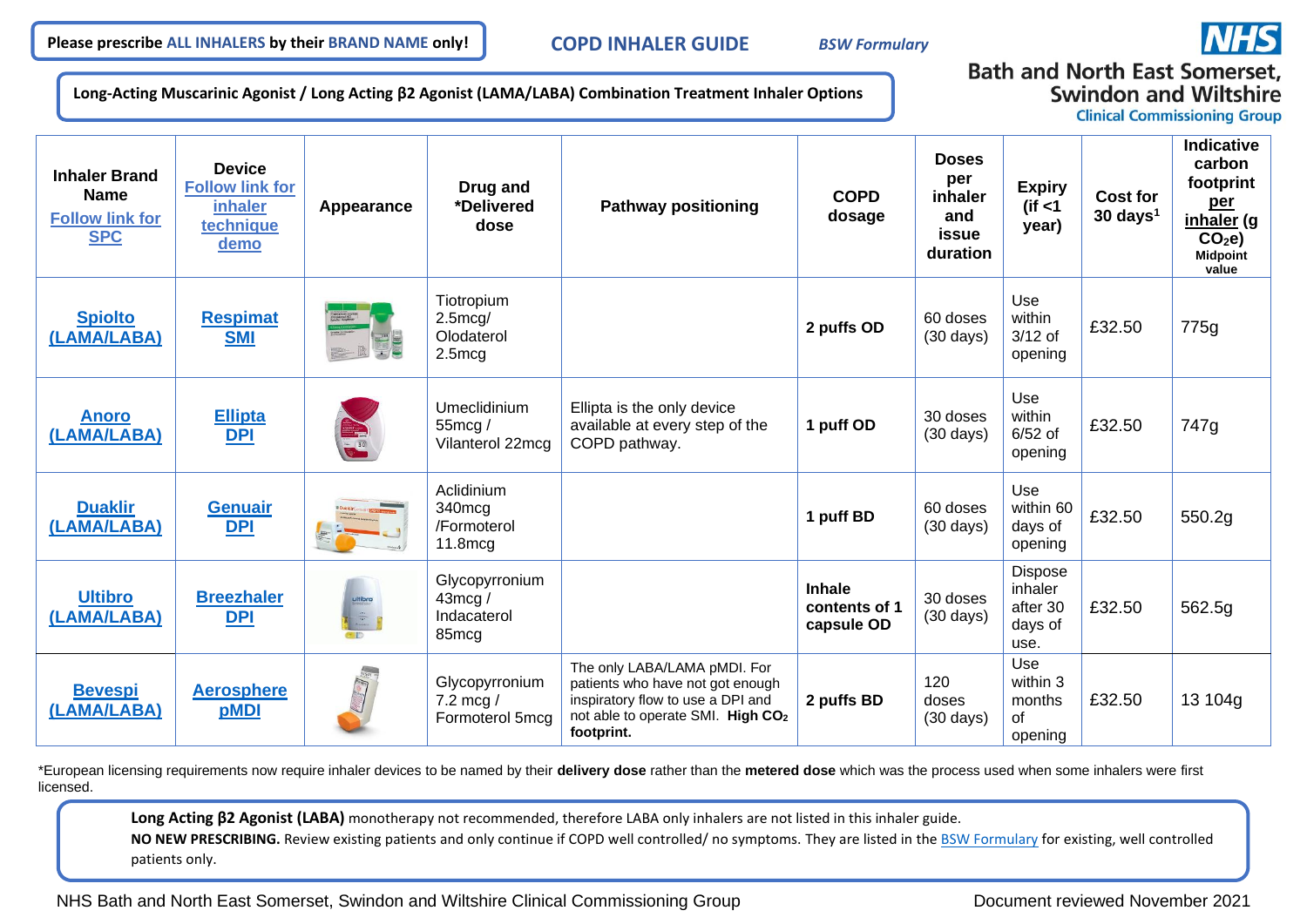### **Long-Acting Muscarinic Agonist (LAMA) Inhaler Options**

**Swindon and Wiltshire Clinical Commissioning Group** 

**Bath and North East Somerset.** 

LAMA monotherapy for existing, well controlled patients only. Only use as part of triple therapy (separate LAMA plus ICS/LABA device) if single ICS/LABA/LAMA device (Trelegy/Trimbow/Trixeo) not suitable for patient. Be aware of possible difficulties with compliance/inhaler technique as patients must learn to operate several different devices.

This is also a more expensive and carbon footprint heavy option.

| <b>Inhaler</b><br><b>Brand</b><br><b>Name</b><br><b>Follow link</b><br>for SPC | <b>Device</b><br><b>Follow link</b><br>for inhaler<br>technique<br>demo | Appearance                                                   | Drug and<br>*Delivered dose       | <b>Pathway positioning</b>                                                                                                                                                                                                                        | <b>COPD</b><br>dosage                        | Doses per<br>inhaler and<br>issue<br>duration | <b>Expiry</b><br>(if $<$ 1<br>year)                                | Cost for<br>30<br>days <sup>1</sup> | <b>Indicative</b><br>carbon<br>footprint<br>per<br>inhaler (g<br>CO <sub>2</sub> e<br><b>Midpoint</b><br>value |
|--------------------------------------------------------------------------------|-------------------------------------------------------------------------|--------------------------------------------------------------|-----------------------------------|---------------------------------------------------------------------------------------------------------------------------------------------------------------------------------------------------------------------------------------------------|----------------------------------------------|-----------------------------------------------|--------------------------------------------------------------------|-------------------------------------|----------------------------------------------------------------------------------------------------------------|
| <b>Spiriva</b><br>(LAMA)                                                       | <b>Respimat</b><br><b>SMI</b>                                           | ipiriwa <sup>,</sup> Respirmat<br><sup>ketop</sup> un bomida | Tiotropium 2.5mcg                 | 1 <sup>st</sup> Line LAMA if used for<br>monotherapy for existing patients<br>only. Only used as part of triple<br>therapy if Trelegy/Trimbow/Trixeo<br>not suitable.                                                                             | 2 puffs OD                                   | 60 doses<br>$(30 \text{ days})$               | Use<br>within<br>$3/12$ of<br>opening                              | £23.00                              | 775g                                                                                                           |
| <b>Braltus</b><br>(LAMA)                                                       | <b>Zonda</b><br><b>DPI</b>                                              | Brattus                                                      | Tiotropium 10mcg                  | 1 <sup>st</sup> Line LAMA if used for<br>monotherapy for existing patients<br>only. Only used as part of triple<br>therapy if Trelegy/Trimbow/Trixeo<br>not suitable.                                                                             | <b>Inhale</b><br>contents of 1<br>capsule OD | 30 doses<br>$(30 \text{ days})$               | Use<br>within 60<br>days of<br>opening<br>bottle with<br>capsules. | £25.80                              | 562.5g                                                                                                         |
| <b>Eklira</b><br>(LAMA)                                                        | <b>Genuair</b><br><b>DPI</b>                                            |                                                              | Aclidinium 322mcg                 | 2 <sup>nd</sup> Line LAMA if used for<br>monotherapy for existing patients<br>only. (for patients with manual<br>dexterity problems or an<br>eGFR<30ml/min). Only used as<br>part of triple therapy if<br>Trelegy/Trimbow/Trixeo not<br>suitable. | 1 puff BD                                    | 60 doses<br>$(30 \text{ days})$               | Use<br>within 90<br>days of<br>opening<br>pouch.                   | £32.50                              | 520.2g                                                                                                         |
| <b>Incruse</b><br>(LAMA)                                                       | <b>Ellipta</b><br><b>DPI</b>                                            |                                                              | Umeclidinium<br>55 <sub>mcg</sub> | 3rd Line LAMA for monotherapy<br>for existing patients only. Do<br>NOT use as part of triple therapy.                                                                                                                                             | 1 puff OD                                    | 30 doses<br>$(30 \text{ days})$               | Use<br>within<br>$6/52$ of<br>opening                              | £27.50                              | 731g                                                                                                           |
| <b>Seebri</b><br>(LAMA)                                                        | <b>Breezhaler</b><br><b>DPI</b>                                         | breezhalen<br>$-2.50$ $-4$                                   | Glycopyrronium 44<br>mcg          | 3rd Line LAMA for monotherapy<br>for existing patients only. Do<br>NOT use as part of triple therapy.                                                                                                                                             | <b>Inhale</b><br>contents of 1<br>capsule OD | 30 doses<br>$(30 \text{ days})$               | <b>Dispose</b><br>inhaler<br>after 30<br>days of<br>use.           | £27.50                              | 562.5g                                                                                                         |

\*European licensing requirements now require inhaler devices to be named by their **delivery dose** rather than the **metered dose** which was the process used when some inhalers were first licensed.

NHS Bath and North East Somerset, Swindon and Wiltshire Clinical Commissioning Group Document reviewed November 2021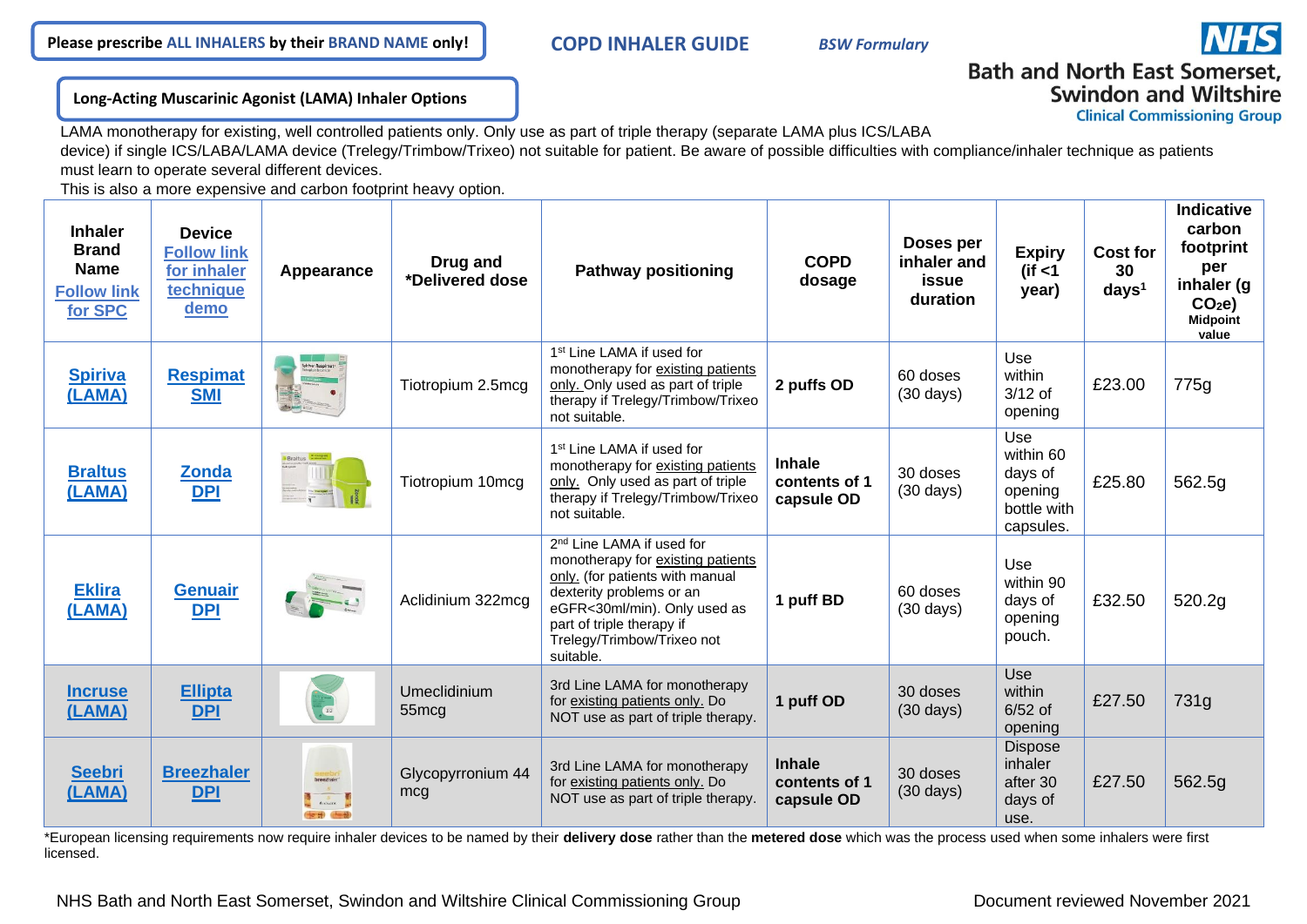

**Inhaled Corticosteroid / Long-Acting β2 Agonist (ICS/LABA) Combination Treatment Inhaler Options**

**Bath and North East Somerset, Swindon and Wiltshire** 

**Clinical Commissioning Group** 

**Triple therapy - Inhaled Corticosteroid / Long-Acting Muscarinic Agonist /Long Acting β2 Agonist (ICS/LAMA/LABA) Inhaler Options**

| <b>Inhaler</b><br><b>Brand Name</b><br><b>Follow link</b><br>for SPC | <b>Device</b><br><b>Follow link</b><br>for inhaler<br>technique<br>demo | Appearance                   | Drug and<br>*Delivered<br>dose                                      | <b>Pathway positioning</b>                                                                                                                              | <b>COPD</b><br>dosage | <b>Doses</b><br>per<br>inhaler<br>and<br>issue<br>duration | <b>Expiry</b><br>(if < 1 year)                                                                                               | <b>Cost for</b><br>30<br>days <sup>1</sup> | <b>Indicative</b><br>carbon<br>footprint<br>per inhaler<br>(q CO <sub>2</sub> e)<br><b>Midpoint</b><br>value |
|----------------------------------------------------------------------|-------------------------------------------------------------------------|------------------------------|---------------------------------------------------------------------|---------------------------------------------------------------------------------------------------------------------------------------------------------|-----------------------|------------------------------------------------------------|------------------------------------------------------------------------------------------------------------------------------|--------------------------------------------|--------------------------------------------------------------------------------------------------------------|
| <b>Relvar</b><br>(ICS/LABA)                                          | <b>Ellipta DPI</b>                                                      | 2 30                         | <b>Fluticasone</b><br>furoate 92mcg/<br>Vilanterol<br>22mcg         | 1 <sup>st</sup> Line ICS/LABA<br>The Ellipta device is available at<br>every step of the COPD pathway.                                                  | 1 puff OD             | 30 doses<br>$(30 \text{ days})$                            | Use within<br>$6/52$ of<br>opening                                                                                           | £22.00                                     | 754g                                                                                                         |
| <b>Fobumix</b><br>(ICS/LABA)                                         | <b>Easyhaler</b><br>DPI                                                 | February<br>Espinaler        | <b>Budesonide</b><br>160mcg/<br>Formoterol<br>4.5mcg                | 1 <sup>st</sup> Line ICS/LABA<br>(This is the least expensive<br>option with the lowest CO <sub>2</sub>                                                 | 2 puffs BD            | 120 doses<br>$(30 \text{ days})$                           | Use within<br>$4/12$ of<br>opening                                                                                           | £21.50                                     | 484.47g                                                                                                      |
|                                                                      |                                                                         |                              | Budesonide 320<br>mcg/Formoterol<br>9 <sub>mcg</sub>                | footprint. Salbutamol also<br>available in same device.)                                                                                                | 1 puff BD             | 60 doses<br>$(30 \text{ days})$                            | Use within<br>$4/12$ of<br>opening                                                                                           | £21.50                                     | 484.47g                                                                                                      |
| <b>Fostair</b><br>(ICS/LABA)                                         | <b>Nexthaler</b><br>DPI                                                 | FOSTAIR NEXTholer<br>$= 0 =$ | Beclometasone<br>$100 \text{mcg}$<br>Formoterol<br>6 <sub>mcg</sub> |                                                                                                                                                         | 2 puffs BD            | 120 doses<br>$(30 \text{ days})$                           | Use within<br>$6/12$ of<br>opening                                                                                           | £29.32                                     | 889.2g                                                                                                       |
| <b>Fostair</b><br>(ICS/LABA)                                         | pMDI                                                                    |                              | Beclometasone<br>$100 \text{mcg}$<br>Formoterol<br>6 <sub>mcg</sub> | The ONLY licensed pMDI for<br>COPD. Only use for patients who<br>can't manage a first line DPI and<br>need an MDI with spacer. High<br>$CO2$ footprint. | 2 puffs BD            | 120 doses<br>$(30 \text{ days})$                           | Keep<br>refrigerated<br>before<br>dispensing.<br>Use within<br>$4/12$ after<br>dispensing<br>when stored<br>at room<br>temp. | £29.32                                     | 11 248.8g                                                                                                    |

\*European licensing requirements now require inhaler devices to be named by their **delivery dose** rather than the **metered dose** which was the process used when some inhalers were first licensed.

NHS Bath and North East Somerset, Swindon and Wiltshire Clinical Commissioning Group Document reviewed November 2021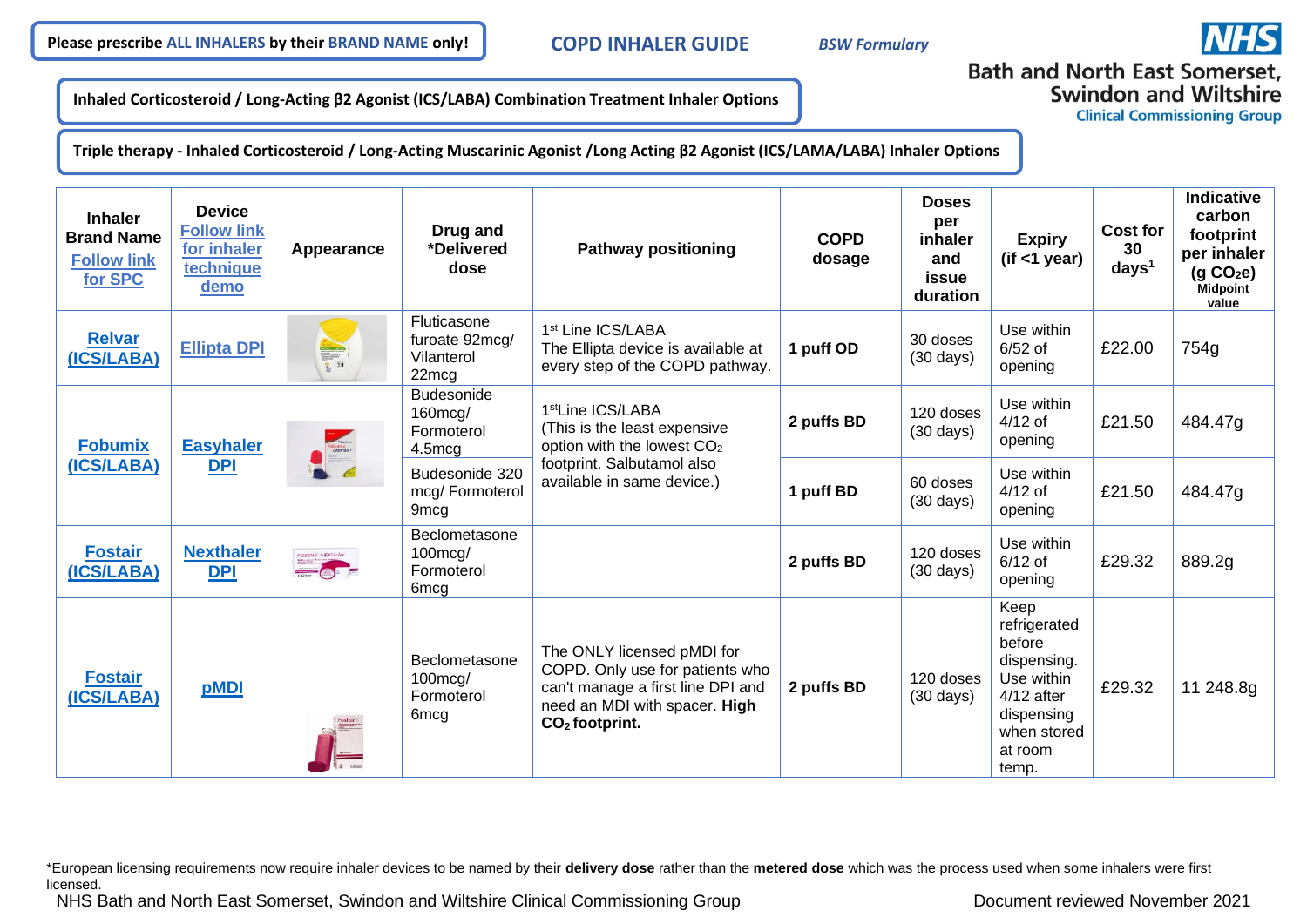

# **Bath and North East Somerset, Swindon and Wiltshire**

**Clinical Commissioning Group** 

| <b>Inhaler Brand</b><br><b>Name</b><br><b>Follow link for</b><br><b>SPC</b> | <b>Device</b><br><b>Follow link</b><br>for inhaler<br>technique<br>demo | Appearance                                                         | Drug and<br>*Delivered dose                                                 | <b>Pathway positioning</b>                                                                                                                                                                                                                            | <b>COPD</b><br>dosage | Doses per<br><b>inhaler</b><br>and issue<br>duration | <b>Expiry</b><br>(if < 1 year)                                                                                                      | <b>Cost for</b><br>30<br>days <sup>1</sup> | <b>Indicative</b><br>carbon<br>footprint<br>per<br>inhaler (g<br>CO <sub>2</sub> e<br>Midpoint<br>value |
|-----------------------------------------------------------------------------|-------------------------------------------------------------------------|--------------------------------------------------------------------|-----------------------------------------------------------------------------|-------------------------------------------------------------------------------------------------------------------------------------------------------------------------------------------------------------------------------------------------------|-----------------------|------------------------------------------------------|-------------------------------------------------------------------------------------------------------------------------------------|--------------------------------------------|---------------------------------------------------------------------------------------------------------|
| <b>Trelegy</b><br>(ICS/LAMA/LABA)                                           | <b>Ellipta</b><br>DPI                                                   | $\begin{array}{c} 2 \overline{30} \\ 2 \overline{)10} \end{array}$ | Fluticasone<br>furoate 92mcg/<br>Umeclidinium<br>55mcg/<br>Vilanterol 22mcg | 1 <sup>st</sup> Line<br>ICS/LAMA/LABA<br>Ellipta is the only<br>device available at<br>every step of the<br>COPD pathway.<br>Triple therapy<br>ICS/LAMA/LABA<br>delivered via a single<br>device is preferred to a<br>combination of two<br>inhalers. | 1 puff OD             | 30 doses<br>$(30 \text{ days})$                      | Use within<br>$6/52$ of<br>opening                                                                                                  | £44.50                                     | 765g                                                                                                    |
| <b>Trimbow</b><br>(ICS/LAMA/LABA)                                           | <b>Nexthaler</b><br><b>DPI</b>                                          |                                                                    | Beclometasone<br>88mcg/<br>Glycopyrronium<br>9mcg/<br>Formoterol 5mcg       | Triple therapy<br>ICS/LAMA/LABA<br>delivered via a single<br>device is preferred to a<br>combination of two<br>inhalers.                                                                                                                              | 2 puffs BD            | 120 doses<br>$(30 \text{ days})$                     | Use within<br>$6/52$ of<br>opening                                                                                                  | £44.50                                     | 890.4g                                                                                                  |
| <b>Trimbow</b><br>(ICS/LAMA/LABA)                                           | pMDI                                                                    | THE STREET                                                         | Beclometasone<br>87mcg/<br>Glycopyrronium<br>9mcg/<br>Formoterol 5mcg       | Triple therapy<br>ICS/LAMA/LABA<br>delivered via a single<br>device is preferred to a<br>combination of two<br>inhalers. Use Trimbow<br>pMDI only for patients<br>who need a pMDI with<br>spacer. High CO <sub>2</sub><br>footprint.                  | 2 puffs BD            | 120 doses<br>$(30 \text{ days})$                     | Keep<br>refrigerated<br>before<br>dispensing.<br>Use within<br>$4/12$ after<br>dispensing<br>when stored<br>at room<br>temperature. | £44.50                                     | 14 203.2g                                                                                               |